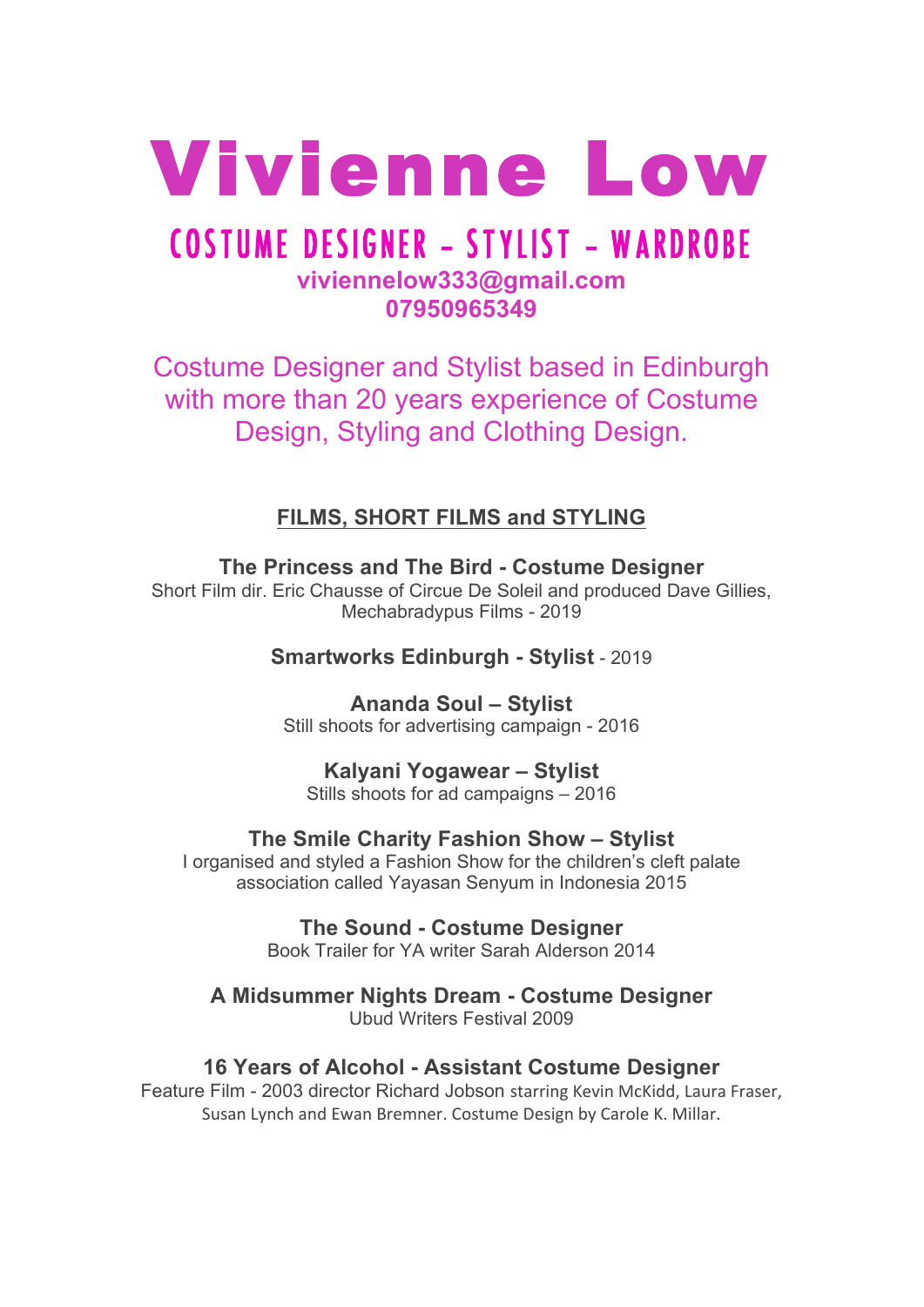#### **Shooters - Costume Designer**

Feature Film - 2002 director Colin Teague starring Adrian Dunbar, Andrew Howard, Gerald Butler, Melanie Lynskey, Ioan Gruffudd and Matthew Rhys.

> **Vigo - Wardrobe Assistant** Feature Film – 1998 directed by Julian Temple

> > **Screwed - Costume Designer** Short Film - dir. by Ben Cobb – 1998

**The Curl - Costume Assistant** Short Film dir Brian Griffin – Produktion Films – 1997

### **COMMERCIALS**

**Nescafe - Costume Designer** Commercial - Godman Films – 2001

**Carlsberg Export - Assistant Costume Designer** Godman Films – 2001

**British Heart Foundation - Costume Designer** Commercial - John Clarke Productions- 2000

> **Classic Cat - Costume Designer** Commercial - Godman Films - 2000

**J+B Whisky - Assistant Costume Designer** Godman Films – 2000

**McCain Chips - Costume Designer** Commercial – Native Productions – 2000

**McCain Pizza - Costume Designer** Commercial – Native Productions – 1999

**Jacobs/Who Wants To Be A Millionaire** Assistant Costume Designer - Godman Films - 1999

> **Woolworths - Costume Designer** Commercial - Native Productions - 1999

**Birdseye Beefburgers - Costume Designer** Native Productions - 1999